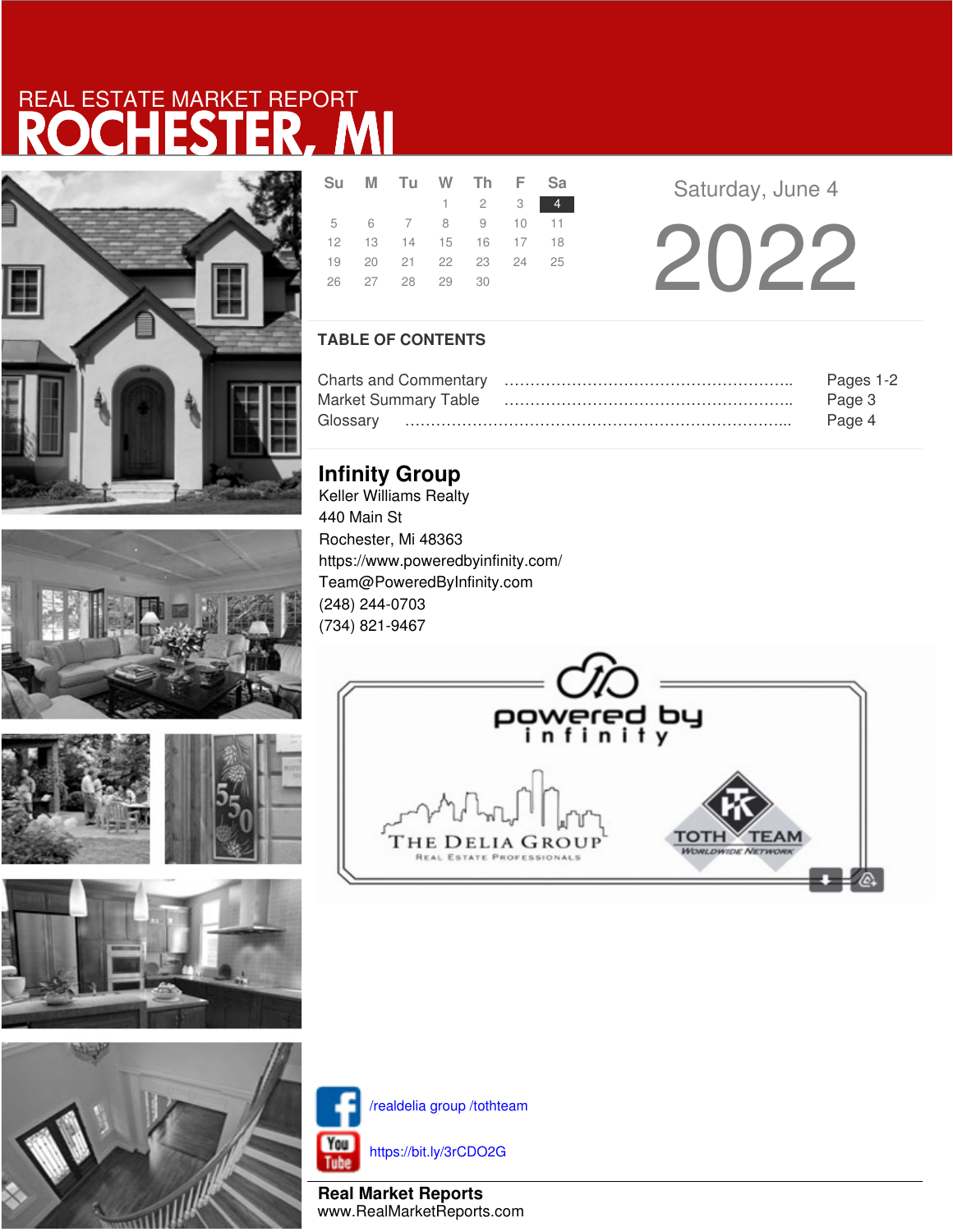Saturday, June 4, 2022

at the real estate market. Currently there are 34 sales pending in the market overall, leaving 51 listings still for sale. The resulting pending ratio is 40.0% (34 divided by 85). So you might be asking yourself, that's great... but what exactly does it mean? I'm glad you asked! *Let's take a look*

The pending ratio indicates the supply & demand of the market. Specifically, a high ratio means that listings are in demand and quickly going to contract. Alternatively, a low ratio means there are not enough qualified buyers for the existing supply.

**"Current inventory is described as active."**

Team@PoweredByInfinity.com Infinity Group Keller Williams Realty (248) 244-0703

Taking a closer look, we notice that the \$400K - \$600K price range has a relatively large number of contracts pending sale.

We also notice that the \$400K - \$600K price range has a relatively large inventory of properties for sale at 10 listings. The median list price (or asking price) for all properties in this market is \$875,000.





A total of 124 contracts have closed in the last 6 months with a median sold price of \$580,000. Breaking it down, we notice that the \$600K - \$800K price range contains the highest number of sold listings.

Alternatively, a total of 15 listings have failed to sell in that same period of time. Listings may fail to sell for many reasons such as being priced too high, having been inadequately marketed, the property was in poor condition, or perhaps the owner had second thoughts about selling at this particular time. The \$600K - \$800K price range has the highest number of off-market listings at 5 properties.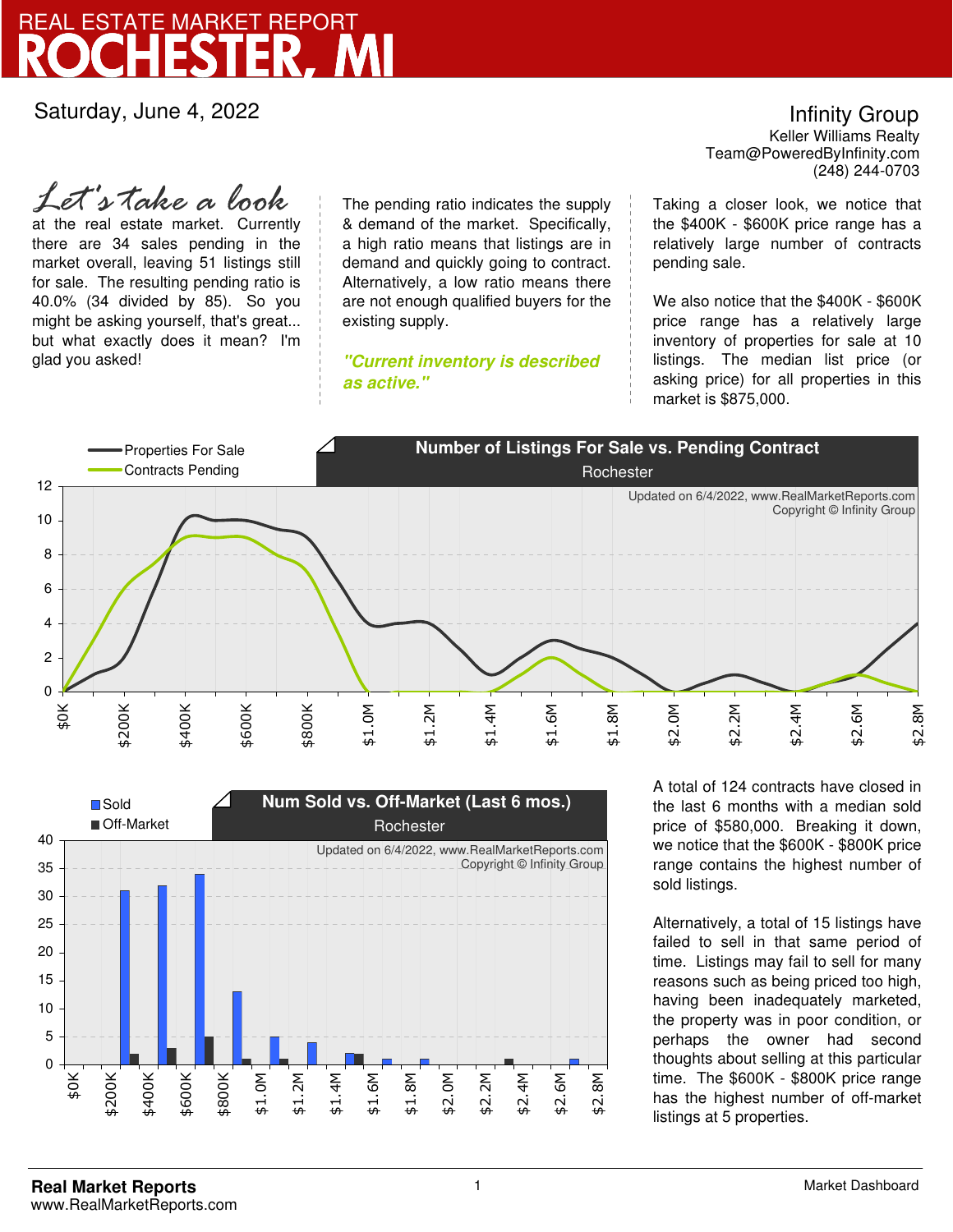### Saturday, June 4, 2022

Looking at the chart to the right, you might be wondering why average days on market (DOM) is important. This is a useful measurement because it can help us to determine whether we are in a buyer's market (indicated by high DOM), or a seller's market (indicated by low DOM). Active listings (properties for sale) have been on the market for a median time of 17 days.

Analysis of sold properties for the last six months reveals a median sold price of \$580,000 and 12 days on market. Notice that properties in the \$600K - \$800K price range have sold quickest over the last six months.

The recent history of sales can be seen in the two charts below. The median sold price for the last 30 days was \$571,000 with a DOM of 7 days.

Since the recent DOM is less than the median DOM for the last 6 months, it is a positive indicator for demand. It is always important to realize that real estate markets can fluctuate due to many factors, including shifting interest rates, the economy, or seasonal changes.



### **"The median list-to-sales ratio for this area is 100.5%."**

Ratios are simple ways to express the difference between two values such as list price and sold price. In our case, we typically use the list-to-sale ratio to determine the percentage of the final list price that the buyer ultimately paid. It is a very common method to help buyers decide how much to offer on a property.

Analysis of the absorption rate indicates an inventory of 2.5 months based on the last 6 months of sales. This estimate is often used to determine how long it would take to sell off the current inventory of properties if all conditions remained the same. It is significant to mention that this estimate does not take into consideration any additional properties that will come onto the market in the future.



Team@PoweredByInfinity.com Infinity Group Keller Williams Realty (248) 244-0703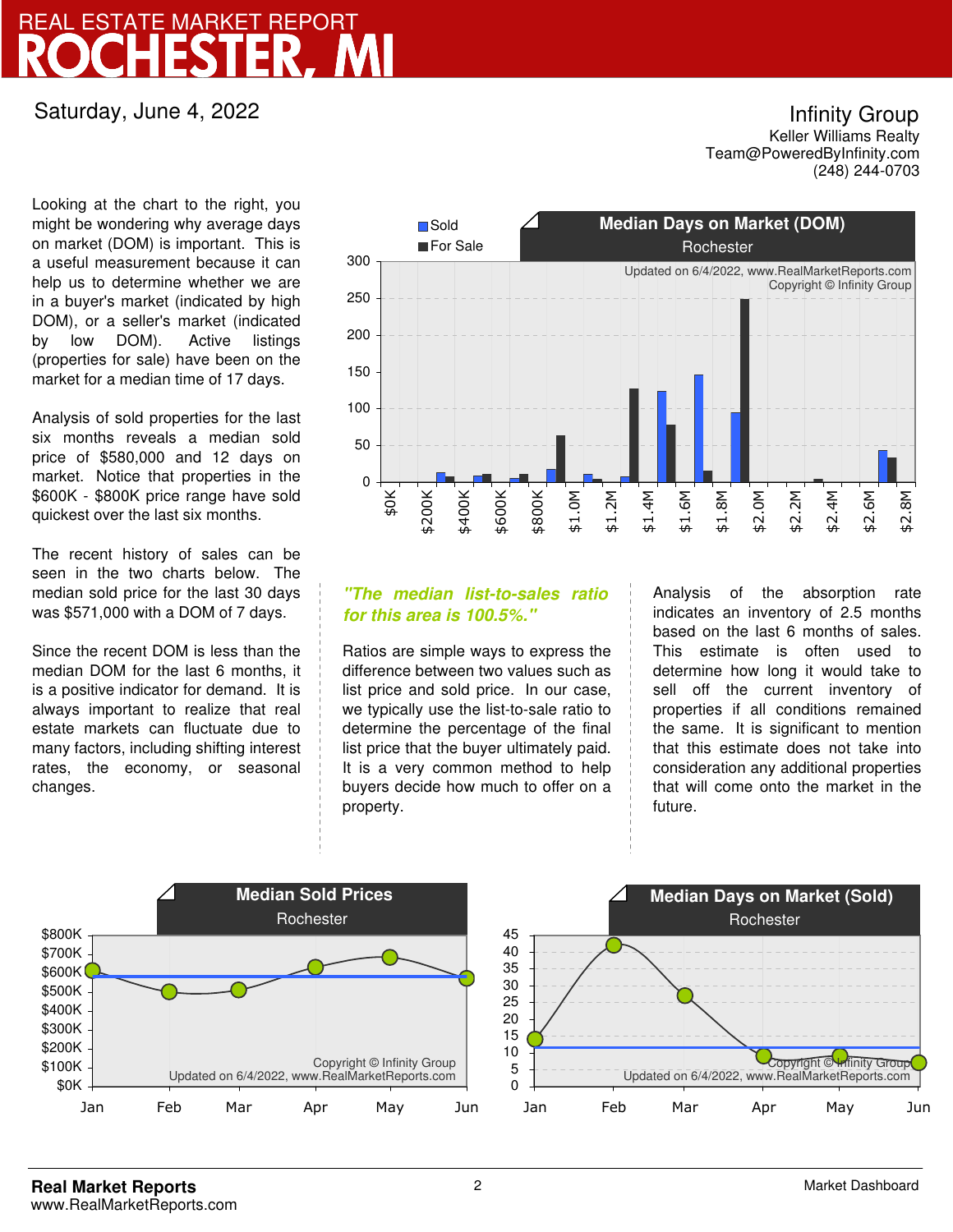## Saturday, June 4, 2022

Infinity Group

Team@PoweredByInfinity.com Keller Williams Realty (248) 244-0703

| <b>MARKET SUMMARY TABLE</b>                                                                                                                                    |                                          |                         |                                    |                                        | 34 PENDING <sup>[2]</sup><br><b>15</b> OFF-MARKET (last 6 mos) <sup>[3]</sup> |               |                                              |                  | <b>ABSORPTION RATE</b><br>(months of inventory) |                                    |                                         |                                      |                                        |                               |                 |
|----------------------------------------------------------------------------------------------------------------------------------------------------------------|------------------------------------------|-------------------------|------------------------------------|----------------------------------------|-------------------------------------------------------------------------------|---------------|----------------------------------------------|------------------|-------------------------------------------------|------------------------------------|-----------------------------------------|--------------------------------------|----------------------------------------|-------------------------------|-----------------|
| $A = Average Value$<br>M = Median Value<br>$N/A = Not Available$                                                                                               |                                          |                         |                                    | <b>51 ACTIVE [1]</b>                   |                                                                               |               | <b>124</b> SOLD/CLOSED (last 6 months) $[4]$ |                  |                                                 |                                    |                                         |                                      |                                        |                               |                 |
| Low                                                                                                                                                            | <b>Price Range</b><br><b>High</b>        | <b>Num</b><br>#         | <b>Days</b><br>on<br><b>Market</b> | <b>Current</b><br>List<br><b>Price</b> | <b>Num</b><br>#                                                               | Pend<br>Ratio | <b>Num</b><br>$\#$                           | <b>Num</b><br>#  |                                                 | <b>Days</b><br>on<br><b>Market</b> | <b>Original</b><br>List<br><b>Price</b> | <b>Final</b><br>List<br><b>Price</b> | Sold/<br><b>Closed</b><br><b>Price</b> | List-<br><b>Sale</b><br>Ratio | Est.<br>Mos.    |
| \$0                                                                                                                                                            | \$199,999                                | $\mathbf{0}$            |                                    |                                        | $\mathbf{0}$                                                                  |               | $\overline{0}$                               | $\overline{0}$   |                                                 |                                    |                                         |                                      |                                        |                               |                 |
| \$200,000                                                                                                                                                      | \$399,999                                | $\overline{\mathbf{2}}$ | 8<br>Α<br>8<br>M                   | 392,000<br>\$<br>392,000<br>\$         | $6\phantom{1}6$                                                               | 75%           | $\overline{2}$                               | 31               | Α<br>M                                          | 25<br>13                           | \$327,303<br>\$325,000                  | \$323,071<br>\$325,000               | \$ 325,219 101%<br>\$ 330,000 102%     |                               | 0.4             |
| \$400,000                                                                                                                                                      | \$599,999                                | 10                      | 38<br>Α<br>12<br>M                 | 508,710<br>\$<br>509,500<br>\$         | 9                                                                             | 47%           | 3                                            | 32               | Α<br>M                                          | 26<br>9                            | \$519,422<br>\$518,500                  | \$508,341<br>\$515,000               | 509,122 100%<br>\$<br>\$510,000        | 99%                           | 1.9             |
| \$600,000                                                                                                                                                      | \$799,999                                | 10                      | 42<br>Α<br>12<br>M                 | \$669,880<br>\$662,000                 | 9                                                                             | 47%           | 5                                            | 34               | Α<br>M                                          | 17<br>6                            | \$655,188<br>\$658,850                  | \$655,985<br>\$659,000               | \$ 676,563 103%<br>\$ 667,000 101%     |                               | 1.8             |
| \$800,000                                                                                                                                                      | \$999,999                                | 9                       | 173<br>Α<br>64<br>Μ                | 898,111<br>\$<br>\$ 893,500            | 7                                                                             | 44%           | 1                                            | 13               | Α<br>M                                          | 62<br>18                           | \$950,569<br>\$899,000                  | \$918,562<br>\$ 875,000              | \$899,885<br>\$905,000 103%            | 98%                           | 4.2             |
| \$1,000,000                                                                                                                                                    | \$1,199,999                              | 4                       | 76<br>Α<br>4<br>M                  | \$1,119,725<br>\$1,119,500             | $\theta$                                                                      |               | 1                                            | 5                | Α<br>M                                          | 24<br>11                           | \$1,052,320<br>\$1,089,000              | \$1,052,320<br>\$1,089,000           | \$1,065,400<br>\$1,050,000             | 101%<br>96%                   | 4.8             |
| \$1,200,000                                                                                                                                                    | \$1,399,999                              | 4                       | 128<br>Α<br>128<br>Μ               | \$1,336,725<br>\$1,328,450             | $\theta$                                                                      |               | $\bf{0}$                                     | 4                | Α<br>M                                          | 42<br>8                            | \$1,242,000<br>\$1,236,500              | \$1,242,000<br>\$1,236,500           | \$1,308,500 105%<br>\$1,318,000 107%   |                               | $6\phantom{1}6$ |
| \$1,400,000                                                                                                                                                    | \$1,599,999                              | 1                       | 78<br>A<br>78<br>M                 | \$1,595,000<br>\$1,595,000             | $\theta$                                                                      |               | $\overline{2}$                               | $\overline{2}$   | A<br>M                                          | 125<br>125                         | \$1,472,500<br>\$1,472,500              | \$1,472,500<br>\$1,472,500           | \$1,458,025<br>\$1,458,025             | 99%<br>99%                    | 3               |
| \$1,600,000                                                                                                                                                    | \$1,799,999                              | 3                       | 19<br>Α<br>16<br>Μ                 | \$1,763,333<br>\$1,790,000             | $\overline{2}$                                                                | 40%           | $\bf{0}$                                     | 1                | Α<br>Μ                                          | 146<br>146                         | \$1,999,900<br>\$1,999,900              | \$1,999,900<br>\$1,999,900           | \$1,650,000<br>\$1,650,000             | 83%<br>83%                    | 18              |
| \$1,800,000                                                                                                                                                    | \$1,999,999                              | $\overline{2}$          | 250<br>Α<br>250<br>M               | \$1,847,500<br>\$1,847,500             | $\theta$                                                                      |               | $\overline{0}$                               | 1                | Α<br>M                                          | 95<br>95                           | \$1,999,900<br>\$1,999,900              | \$1,999,900<br>\$1,999,900           | \$1,800,000<br>\$1,800,000             | 90%<br>90%                    | 12              |
| \$2,000,000                                                                                                                                                    | \$2,199,999                              | $\mathbf{0}$            |                                    |                                        | $\bf{0}$                                                                      |               | $\bf{0}$                                     | $\bf{0}$         |                                                 |                                    |                                         |                                      |                                        |                               |                 |
| \$2,200,000                                                                                                                                                    | \$2,399,999                              | 1                       | 4<br>Α<br>M<br>4                   | \$2,375,000<br>\$2,375,000             | $\theta$                                                                      |               | 1                                            | $\theta$         |                                                 |                                    |                                         |                                      |                                        |                               |                 |
| \$2,400,000                                                                                                                                                    | \$2,599,999                              | $\boldsymbol{0}$        |                                    |                                        | $\bf{0}$                                                                      |               | $\bf{0}$                                     | $\boldsymbol{0}$ |                                                 |                                    |                                         |                                      |                                        |                               |                 |
| \$2,600,000                                                                                                                                                    | \$2,799,999                              |                         | 34<br>Α<br>34<br>Μ                 | \$2,750,000<br>\$2,750,000             |                                                                               | 50%           | 0                                            |                  | Α                                               | 44<br>M 44                         | \$2,999,999<br>\$2,999,999              | \$2,999,999<br>\$2,999,999           | \$2,700,000<br>\$2,700,000 90%         | 90%                           | 6               |
| \$2,800,000                                                                                                                                                    | $^{+}$                                   | 4                       | 48<br>А<br>27<br>Μ                 | \$5,836,250<br>\$4,372,500             | $\theta$                                                                      |               | $\bf{0}$                                     | $\bf{0}$         |                                                 |                                    |                                         |                                      |                                        |                               |                 |
| <b>Market Totals</b><br>51                                                                                                                                     |                                          |                         |                                    |                                        | 34                                                                            | 40%           | 15                                           | 124              |                                                 |                                    |                                         |                                      |                                        |                               | 2.5             |
| <b>Market Averages</b>                                                                                                                                         |                                          |                         | 79                                 | \$1,363,308                            |                                                                               |               |                                              |                  |                                                 | 31                                 | \$657,872                               | \$650,817                            | \$650,826 100%                         |                               |                 |
|                                                                                                                                                                | <b>Market Medians</b><br>\$875,000<br>17 |                         |                                    |                                        |                                                                               | 12            | \$599,000                                    | \$577,000        | \$580,000 101%                                  |                                    |                                         |                                      |                                        |                               |                 |
| Date Range (Off-Market & Sold) = 12/04/2021 to 06/04/2022<br><b>Favors Buyers</b><br><b>Favors Sellers</b><br>Data believed to be accurate but not guaranteed. |                                          |                         |                                    |                                        |                                                                               |               |                                              |                  |                                                 |                                    |                                         |                                      |                                        |                               |                 |

Status = [1] A, C, M; [2] P; [3] E; [4] S

City = Rochester Property Subtype = SING